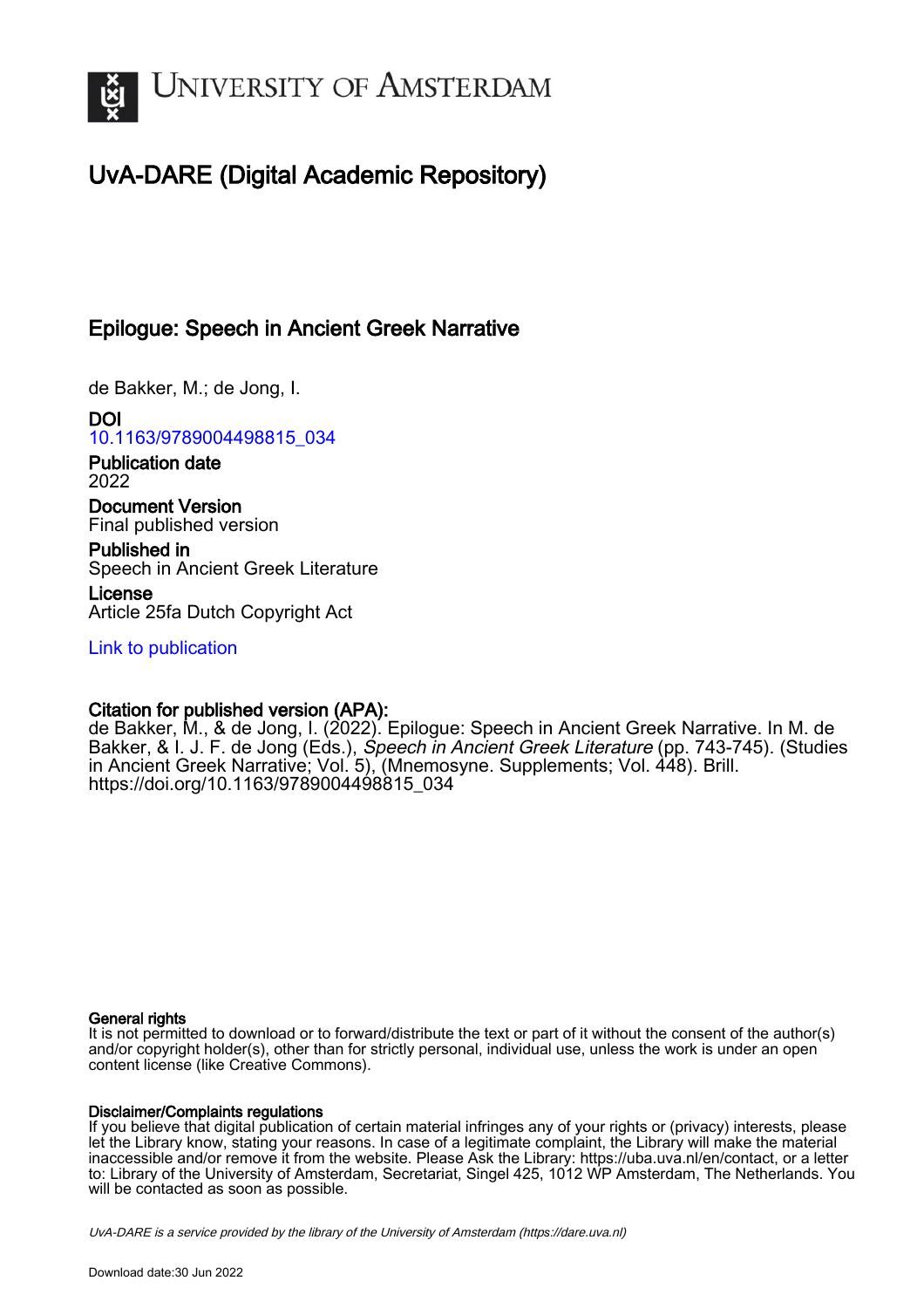#### epilogue

## **Speech in Ancient Greek Narrative**

#### *Mathieu de Bakker and Irene de Jong*

The chapters in this volume have amply demonstrated the ubiquity and variety of speech in Greek narrative. There is no narrative genre without speech, and hardly any narrative text without speech. This need not surprise in the literature of a culture which loved theatre and performance, and also invented (and amply practised) the art of rhetoric.

The speeches bring us, obviously, the words of men, but also, less obviously, of women. Although women in antiquity had virtually no public voice (except in religion), in literature they make themselves heard right from the start as heroines (e.g. Andromache or Penelope), later as historical characters (e.g. Artemisia or Livia Augusta) and in the novels even as protagonists (e.g. Chloe or Callirhoe). Gods, likewise, are seen speaking, to each other and to mortals, and this must have been reassuring; daily life mainly allowed people a one-sided form of communication with the gods (prayer), the only exception being oracles, which did provide divine answers to mortal questions.

Greek narrative showcases a wide variety in types of speech: prayer, supplication, lament, challenge, vaunt, soliloquy, oath, oracle, paraenesis, message, dialogue and monologue. The epic genre is open to the widest variety, followed by drama, while historiography increasingly favours the public oration, and the novel shows a predilection for private dialogue, soliloquy, prayer, and lament. Philosophy, instead, focuses on one type, dialogue, as its vehicle of instruction.

Greek narratives adhere to the convention of shared language (all characters speak the language of the narrative, in our case Greek) which characterizes all narrative (and film). Only very occasionally does a narrator draw attention to the fact that actually a foreign character speaks a different language or, on the same note, explains how characters can communicate with each other, either because there are interpreters (Herodotus, novel) or because they know a foreign language. The latter happens with obvious narrative effect (once) in the *Homeric Hymn to Aphrodite* and Apollonius of Rhodes, and repeatedly in Philostratus' *Life of Apollonius* and Heliodorus. The increase in these two later texts seems more routinely, and arguably reflects an increased bilingualism in late antiquity.

Speeches are presented in various modes of speech. Narrators may quote them as if they were spoken by their characters (direct discourse, DD), but can also make themselves more overt in presenting them in indirect discourse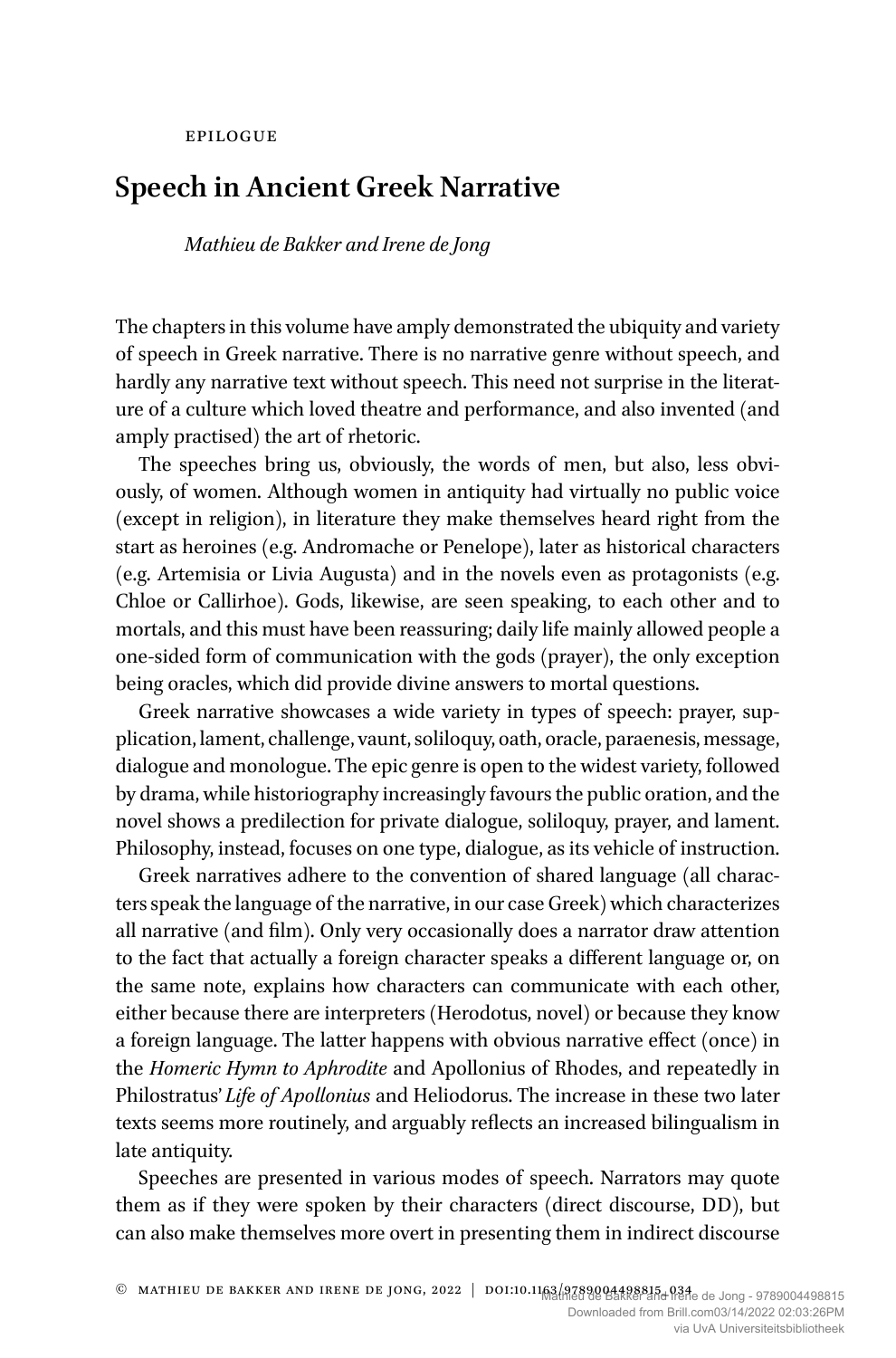(ID), which allows them to insert comments, and to highlight their choices in selecting or summarizing their content. Narrators can also only briefly indicate a speech (via a record of speech act, RSA) with or without a reference to its content, and finally merely suggest the presence of speeches when describing actions that imply the use of spoken discourse (implied speech).

It is clear that in Greek narrative DD is chosen to represent words that somehow are of prime importance for the narrative: because they propel forward or motivate the plot, because they inform us about the character of a person, or because they structure the narrative. But the correlation of direct speech and importance does not entail that ID or RSA would only present less important speech. These modes of speech may be chosen out of narrative economy but their more blurred status (it is the narrator who summarizes what a character said) also allows for various subtle uses.

Direct speech pretends to represent the *ipsissima verba* of characters and this claim is uncontroversial in fictional genres or genres which are supported by the Muses, such as epic or lyric. But it poses a problem for the historians, who are only too aware that they can never present what was really said by persons living in a different age and often in a different place than they themselves. From Thucydides onwards, some of them feel the need to account for their habit to include speeches all the same, which they took over from their epic predecessors as recorders of the past. Furthermore, DD can be used to present speeches that are ascribed to a group of people ('collective speeches') or that are delivered more than once ('iterative speeches'). In these cases, too, we are one step removed from *ipsissima verba*.

Narrators tend to alternate the modes of speech in the course of their narrative, but they may also do so within the course of one dialogue. Such angled narration of dialogue enables the narrator to foreground one of its participants and thereby, for instance, point up the (im)balance of power between interlocutors. Narrators can even alternate speech modes within the same speech ('mixed speeches'), and thereby highlight the one part of the speech at the expense of the other.

The length of speeches in DD can vary from a single sentence, the form mostly chosen to present one-liners that cap an anecdote, to long set-speeches. Epic and historiography in particular show a tendency towards the inclusion of longer speeches. Speeches of spectacular length are for instance Odysseus'*Apologoi* in the*Odyssey* or the speeches of Cicero, Calenus or Agrippa in the *Roman History* of Cassius Dio. In general, longer speeches are inserted in primary narratives told by an external narrator.

Whenever characters start quoting words ('speech in speech'), these speeches tend to be much shorter. Such 'clipped' speeches are the hallmark of epic, the Homeric hymns, choral lyric, and narratives in tragedy, and serve